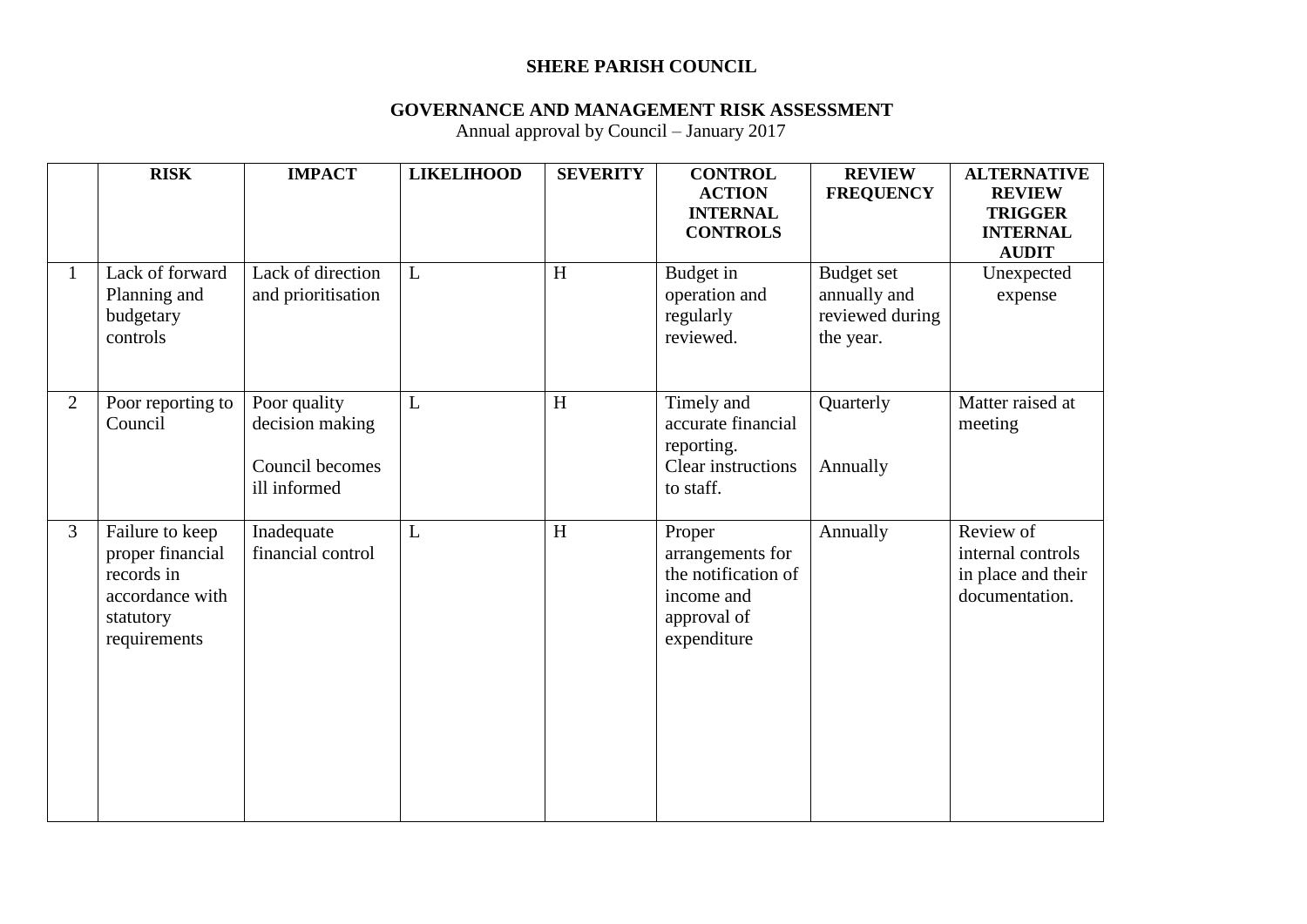|                 | <b>RISK</b>                                                             | <b>IMPACT</b>                                                                                      | <b>LIKELIHOOD</b> | <b>SEVERITY</b> | <b>CONTROL</b><br><b>ACTION</b><br><b>INTERNAL</b><br><b>CONTROLS</b> | <b>REVIEW</b><br><b>FREQUENCY</b> | <b>ALTERNATIVE</b><br><b>REVIEW</b><br><b>TRIGGER</b><br><b>INTERNAL</b><br><b>AUDIT</b> |
|-----------------|-------------------------------------------------------------------------|----------------------------------------------------------------------------------------------------|-------------------|-----------------|-----------------------------------------------------------------------|-----------------------------------|------------------------------------------------------------------------------------------|
| 4               | Failure to<br>respond to<br>electors' wish to<br>right of<br>inspection | Loss of<br>confidence.<br>Loss of reputation                                                       | L                 | H               | Operating<br>protocols set by<br>Government &<br>external auditor     | Annually                          | Approach by<br>elector to auditor                                                        |
| $5\overline{)}$ | Failure to meet<br>the requirement<br>for Quality<br>Status renewal     | Status rejected<br>Responsibilities<br>could be reduced                                            | $\mathbf{L}$      | $\overline{M}$  | Monitor<br>requirements for<br><b>Quality Status</b>                  | As required                       |                                                                                          |
| 6               | Poor document<br>control                                                | Information not<br>passed on in a<br>timely manner.<br>Deadlines missed.<br>Lack of<br>achievement | $\mathbf{L}$      | M               | Clear job<br>descriptions                                             | Annually                          | Major incident<br>Complaints                                                             |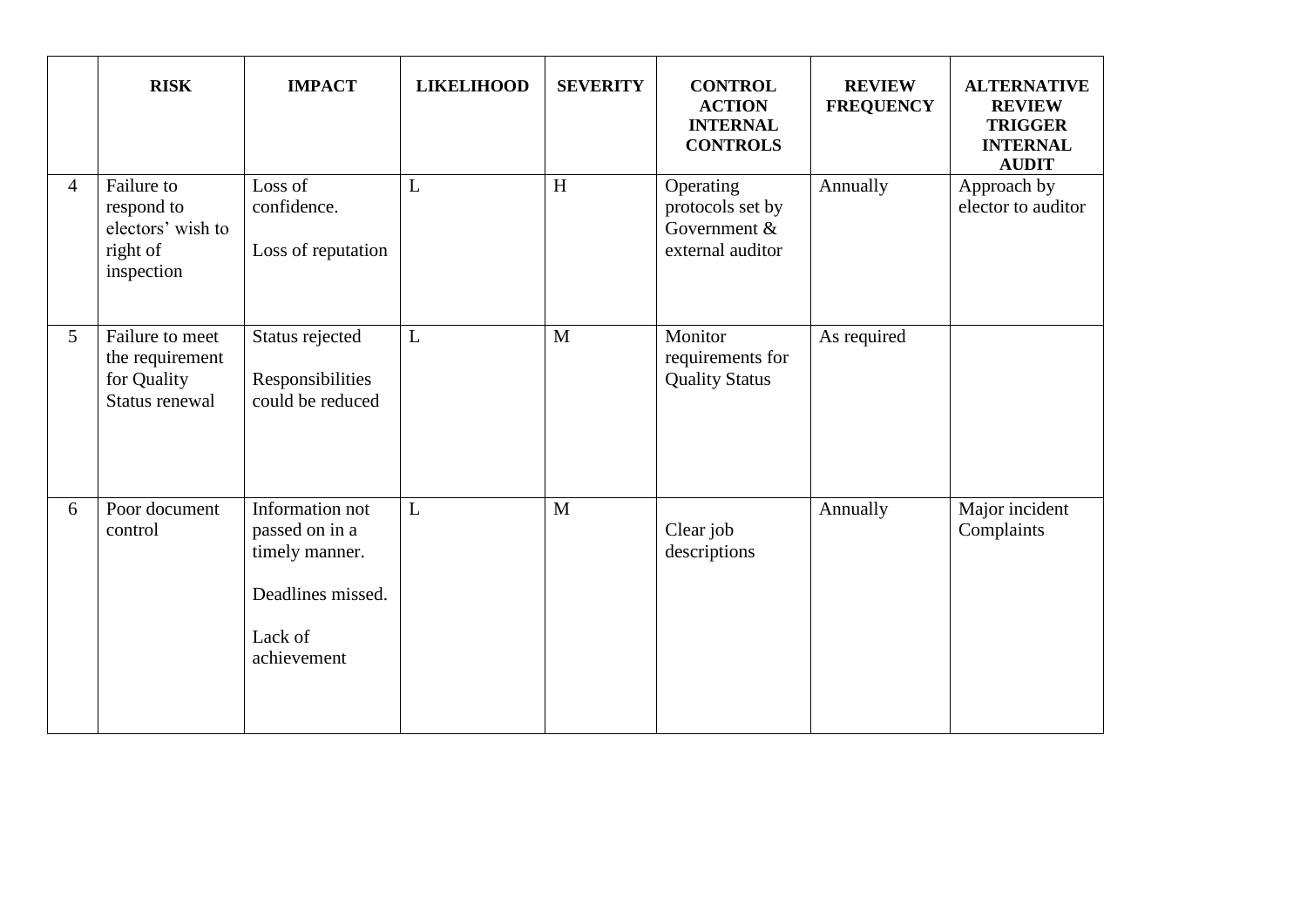|                | <b>RISK</b>                                                                                                                                                                                                                                               | <b>IMPACT</b>                                                          | <b>LIKELIHOOD</b> | <b>SEVERITY</b> | <b>CONTROL</b><br><b>ACTION</b><br><b>INTERNAL</b><br><b>CONTROLS</b>                               | <b>REVIEW</b><br><b>FREQUENCY</b> | <b>ALTERNATIVE</b><br><b>REVIEW</b><br><b>TRIGGER</b><br><b>INTERNAL</b><br><b>AUDIT</b>          |
|----------------|-----------------------------------------------------------------------------------------------------------------------------------------------------------------------------------------------------------------------------------------------------------|------------------------------------------------------------------------|-------------------|-----------------|-----------------------------------------------------------------------------------------------------|-----------------------------------|---------------------------------------------------------------------------------------------------|
| $\overline{7}$ | Failure to ensure<br>that the Council<br>complies with<br>law in particular:<br>*Health and<br>Safety<br>*Equal<br>Opportunities<br>*Data Protection<br>*Human Rights<br>*Disability<br>Discrimination<br>*Employment<br>Law<br>*Racial<br>Discrimination | Fines and<br>Penalties from<br>regulation bodies<br>Loss of reputation | L                 | H               | Clear policies<br>and procedures<br>Regular review of<br>law.<br>Training                           | Annually                          | Following<br>incident                                                                             |
| 8              | Failure of the<br>provision of<br>services being<br>carried out under<br>agency/partner<br>agreements with<br>principal<br>authorities                                                                                                                    | Loss of reputation<br>Poor public image                                | L                 | M               | Clear statement of<br>management<br>responsibility for<br>each service when<br>first taken on.      | Annually                          | Review of<br>adequacy of<br>insurance cover<br>provided by<br>suppliers                           |
| 9              | Failing to ensure<br>that all business<br>activities are<br>within legal<br>power                                                                                                                                                                         | Illegal<br>expenditure                                                 | L                 | H               | Recording in the<br>minutes the<br>precise power<br>under which<br>expenditure is<br>being approved | Monthly                           | Review of<br>minutes to ensure<br>legal powers in<br>place, recorded<br>and correctly<br>applied. |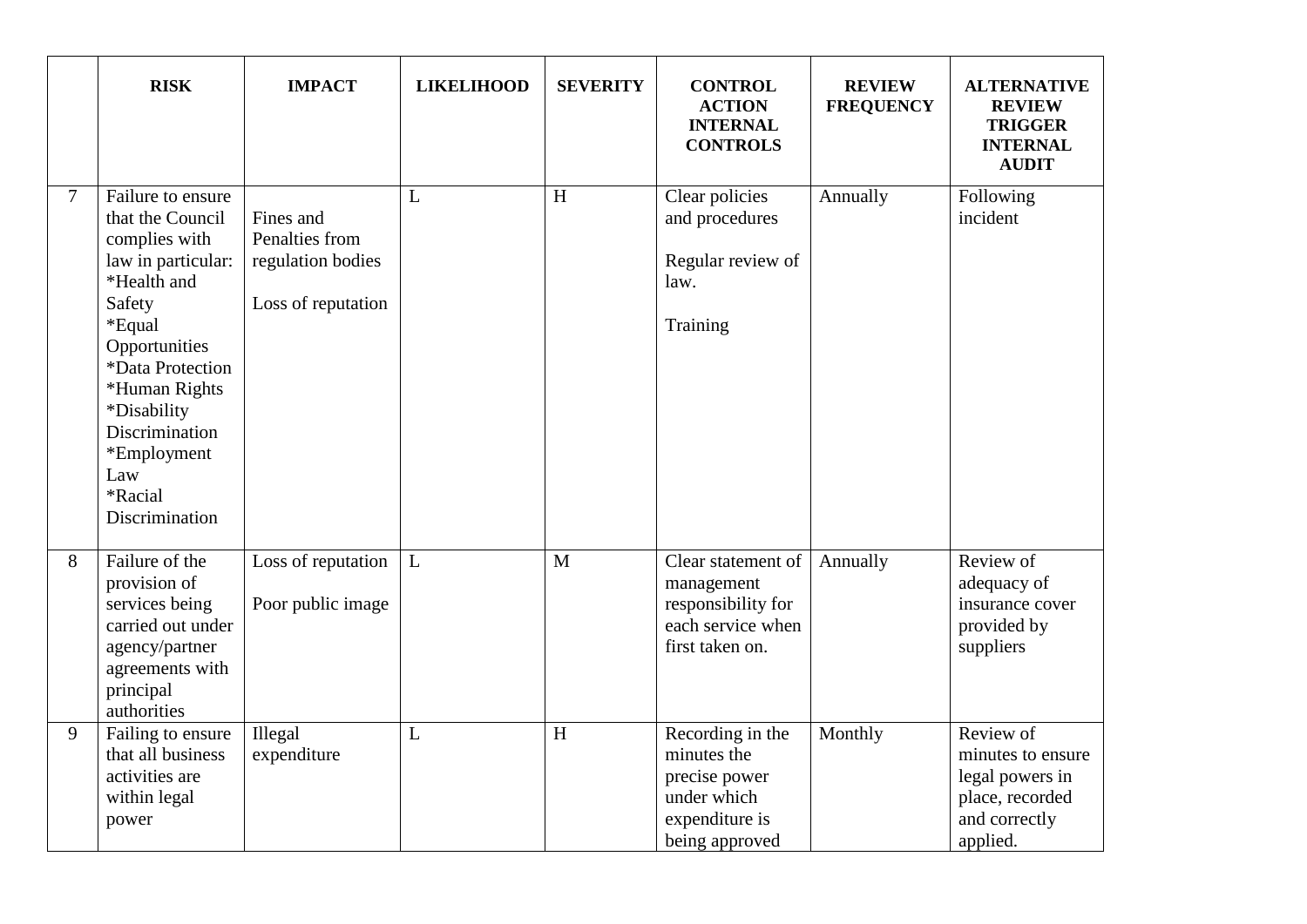|    | <b>RISK</b>                                                                                                   | <b>IMPACT</b>                                                                                                           | <b>LIKELIHOOD</b> | <b>SEVERITY</b> | <b>CONTROL</b><br><b>ACTION</b><br><b>INTERNAL</b><br><b>CONTROLS</b>                                              | <b>REVIEW</b><br><b>FREQUENCY</b>                                                 | <b>ALTERNATIVE</b><br><b>REVIEW</b><br><b>TRIGGER</b><br><b>INTERNAL</b><br><b>AUDIT</b> |
|----|---------------------------------------------------------------------------------------------------------------|-------------------------------------------------------------------------------------------------------------------------|-------------------|-----------------|--------------------------------------------------------------------------------------------------------------------|-----------------------------------------------------------------------------------|------------------------------------------------------------------------------------------|
| 10 | Failure to<br>provide proper,<br>timely and<br>accurate<br>reporting of<br>Council business<br>in the minutes | Confusion and<br>misunderstandings<br>Actions not<br>reflecting the<br>intentions of<br>Council                         | M                 | H               | Approval by<br>Committee/Parish<br>Council.<br>Minutes properly<br>numbered. Master<br>copy kept in<br>safekeeping | Approximately<br>Monthly                                                          | Check minute<br>numbers run<br>consecutively.                                            |
| 11 | Failure to meet<br>the laid down<br>timetables when<br>responding to<br>consultation<br>invitation            | Affect reputation.<br><b>Ineffectual</b><br>involvement                                                                 | L                 | L               | Agenda to state<br>closing date for<br>responses.                                                                  | Annually                                                                          | Consultation<br>question<br>Non participation                                            |
| 12 | Council lacks<br>relevant skills<br>and commitment                                                            | Council fails to<br>achieve its<br>purpose.<br>Decision making<br>bypasses Council.<br>Poor value for<br>precept money. | L                 | H               | Training for<br>Councillors<br>Close review of<br>attendance                                                       | Annually.<br>Especially at<br>first intake of<br>new Councillors<br>Every meeting | <b>SCAPTC</b> training<br>reminders                                                      |
| 13 | Council becomes<br>dominated by<br>one or two<br>individuals.                                                 | Conflicts of<br>interest.<br>Pursuit of<br>personal agendas.<br>Decisions made<br>outside Council                       | L                 | H               | <b>Clear Standing</b><br>Orders regarding<br>conduct of<br>meeting and<br>conflict of<br>Interests                 | Annually                                                                          | Adverse press<br>articles.<br>Complaints<br>Incidents at<br>meetings                     |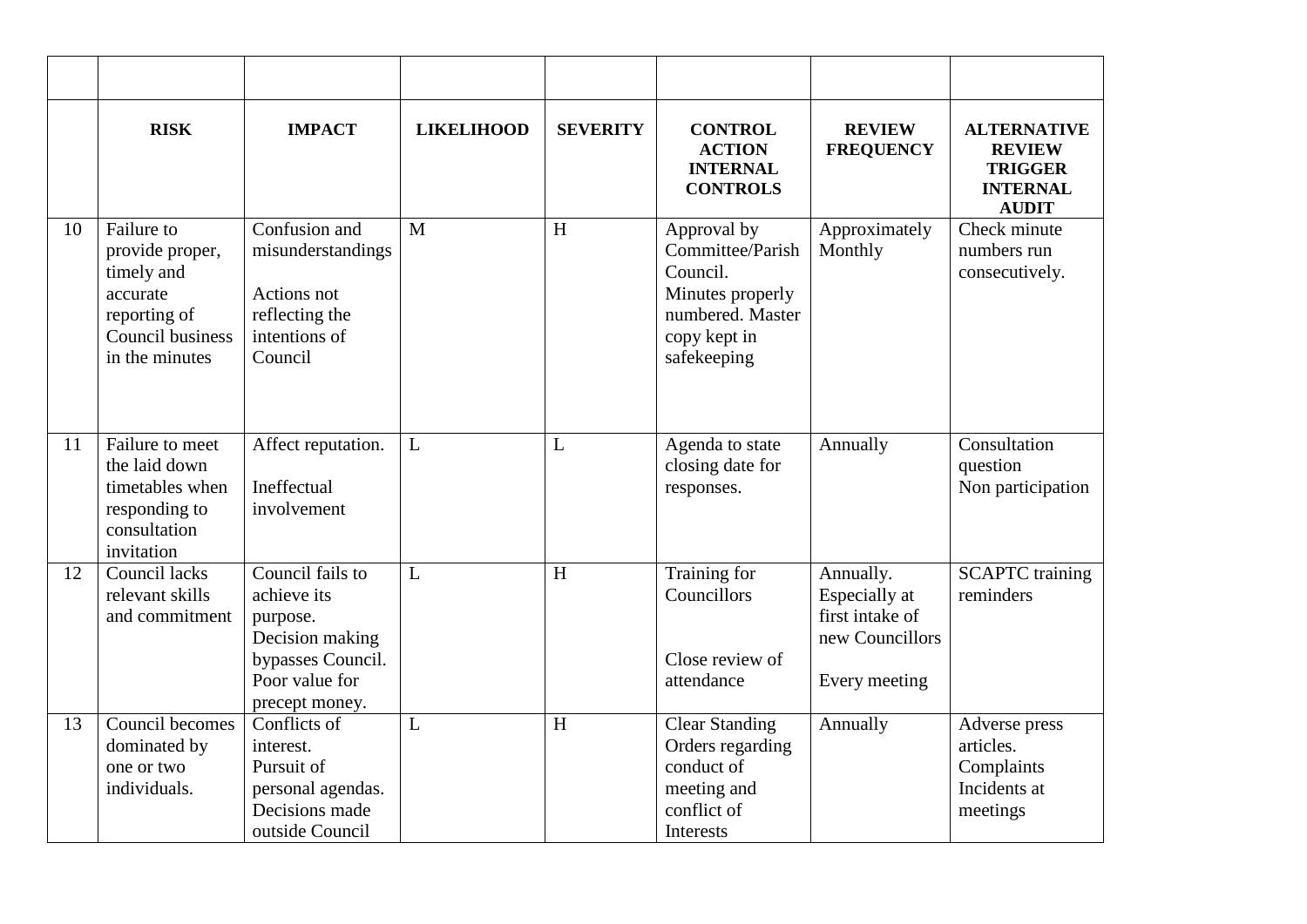|    | <b>RISK</b>                                               | <b>IMPACT</b>                                                                                       | <b>LIKELIHOOD</b> | <b>SEVERITY</b> | <b>CONTROL</b><br><b>ACTION</b><br><b>INTERNAL</b><br><b>CONTROLS</b>                                                                                  | <b>REVIEW</b><br><b>FREQUENCY</b> | <b>ALTERNATIVE</b><br><b>REVIEW</b><br><b>TRIGGER</b><br><b>INTERNAL</b><br><b>AUDIT</b> |
|----|-----------------------------------------------------------|-----------------------------------------------------------------------------------------------------|-------------------|-----------------|--------------------------------------------------------------------------------------------------------------------------------------------------------|-----------------------------------|------------------------------------------------------------------------------------------|
| 14 | Councillors<br>benefiting from<br>being on the<br>Council | Affect reputation<br>Conflicts of<br>Interest                                                       | $\mathbf{L}$      | $\mathbf{M}$    | <b>Clear Standing</b><br>Orders<br>Code of Conduct<br>SI 2007 No.1159<br>adopted May<br>2007. Standards<br>Board guidance<br>issued to all<br>members. | All meetings                      | Adverse press<br>articles                                                                |
| 15 | Failure to<br>register<br>Members'<br>interest, gifts etc | Member could<br>make<br>inappropriate<br>gains<br>Could affect<br>reputations                       | L                 | M               | Procedures in<br>place for<br>recording and<br>monitoring<br>Members'<br>interests and gifts                                                           | Monthly                           | Complaint about<br>members                                                               |
| 16 | Lack of<br>maintenance of<br>Council owned<br>property    | High cost of<br>repair.<br>Injury to third<br>party leading to<br>claims.<br>Damage to<br>property. | L                 | H               | Regular routine<br>inspections.<br>Maintenance<br>when required.<br>Insurance cover                                                                    | Annually                          | Unexpected<br>incident                                                                   |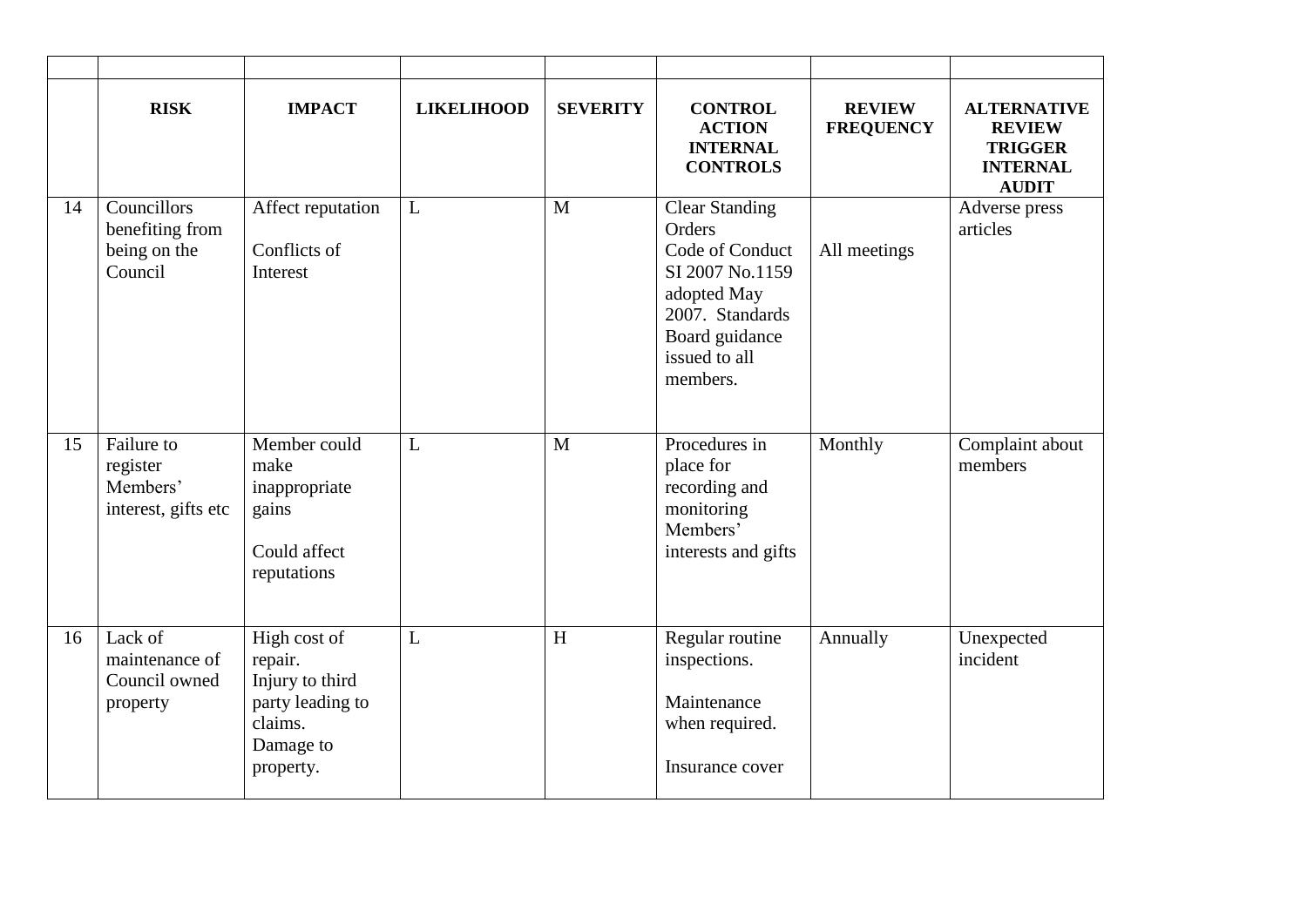| <b>RISK</b>                                                                                                                                                                                                                                                                           | <b>IMPACT</b>                                                                                           | <b>LIKELIHOOD</b>           | <b>SEVERITY</b>                                       | <b>CONTROL</b><br><b>ACTION</b><br><b>INTERNAL</b><br><b>CONTROLS</b>                                                                                                                                                     | <b>REVIEW</b><br><b>FREQUENCY</b> | <b>ALTERNATIVE</b><br><b>REVIEW</b><br><b>TRIGGER</b><br><b>INTERNAL</b><br><b>AUDIT</b>                                                                   |
|---------------------------------------------------------------------------------------------------------------------------------------------------------------------------------------------------------------------------------------------------------------------------------------|---------------------------------------------------------------------------------------------------------|-----------------------------|-------------------------------------------------------|---------------------------------------------------------------------------------------------------------------------------------------------------------------------------------------------------------------------------|-----------------------------------|------------------------------------------------------------------------------------------------------------------------------------------------------------|
| Damage or loss<br>17<br>to Council<br>owned property<br>by third party or<br>act of God<br>Insufficient<br>protection of<br>physical assets<br>owned by the<br>Council-<br>furniture, play<br>equipment,<br>benches etc.<br>Legal liability as<br>a consequence of<br>asset ownership | High cost of<br>repair<br><b>Loss of Assets</b><br>Disruption<br>Damage to public<br>property or person | $\mathbf{M}$<br>L<br>M<br>L | $\overline{L}$<br>M<br>M<br>$\boldsymbol{\mathrm{H}}$ | Insurance cover<br>Good fire alarm.<br>Maintain an up to<br>date register of<br>assets<br>Regular<br>maintenance<br>arrangements for<br>physical assets<br>Annual review of<br>risk and adequacy<br>of insurance<br>cover | Annually                          | Police report or<br>damage report<br>View asset<br>register<br>Review of<br>management<br>arrangements<br>regarding<br>insurance cover<br>(loss or damage) |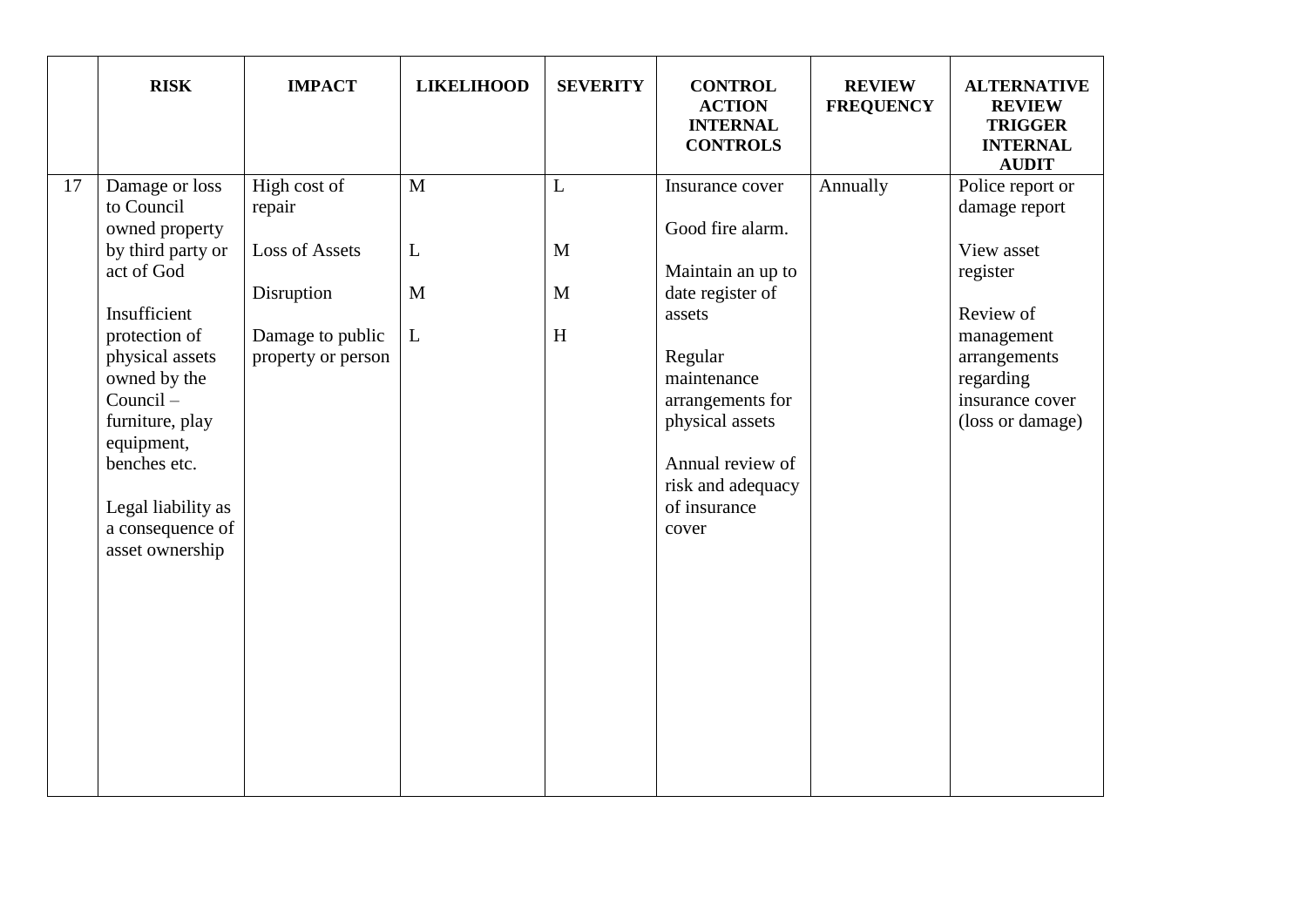|    | <b>RISK</b>                                                                                                                                    | <b>IMPACT</b>                                                                                                                                               | <b>LIKELIHOOD</b> | <b>SEVERITY</b>           | <b>CONTROL</b><br><b>ACTION</b><br><b>INTERNAL</b><br><b>CONTROLS</b>                                                                                                                 | <b>REVIEW</b><br><b>FREQUENCY</b>  | <b>ALTERNATIVE</b><br><b>REVIEW</b><br><b>TRIGGER</b><br><b>INTERNAL</b><br><b>AUDIT</b> |
|----|------------------------------------------------------------------------------------------------------------------------------------------------|-------------------------------------------------------------------------------------------------------------------------------------------------------------|-------------------|---------------------------|---------------------------------------------------------------------------------------------------------------------------------------------------------------------------------------|------------------------------------|------------------------------------------------------------------------------------------|
| 18 | Damage to third<br>party property or<br>individual due to<br>service or<br>amenity<br>provided                                                 | Claim against<br>Council                                                                                                                                    | L                 | L                         | Public Liability<br>Insurance<br>Comprehensive<br>event planning.<br>Regular checks of<br>facilities.<br>Ensure all<br>amenities/facilities<br>are maintained to<br>appropriate level | As required                        | Review of<br>Insurance cover<br>provided.                                                |
| 19 | Loss of funds<br>through fraud or<br>dishonesty                                                                                                | Loss of reputation                                                                                                                                          | L                 | $\boldsymbol{\mathrm{H}}$ | Clear financial<br>procedures.<br>Adequate<br>insurance cover<br>(Fidelity<br>Guarantee)                                                                                              | Annually                           |                                                                                          |
| 20 | Inadequacy of<br>Precept.<br>Failure to ensure<br>the adequacy of<br>the annual<br>percept is within<br>the sound<br>budgeting<br>arrangements | Services not<br>provided.<br>Lack of<br>confidence in<br>Council.<br>Inability to carry<br>out functions.<br><b>Insufficient</b> funds<br>for contingencies | L                 | M                         | Regular in-year<br>budget progress<br>reports.                                                                                                                                        | At least 4-<br>monthly<br>reviews. | Unexpected event<br>e.g. flooding.                                                       |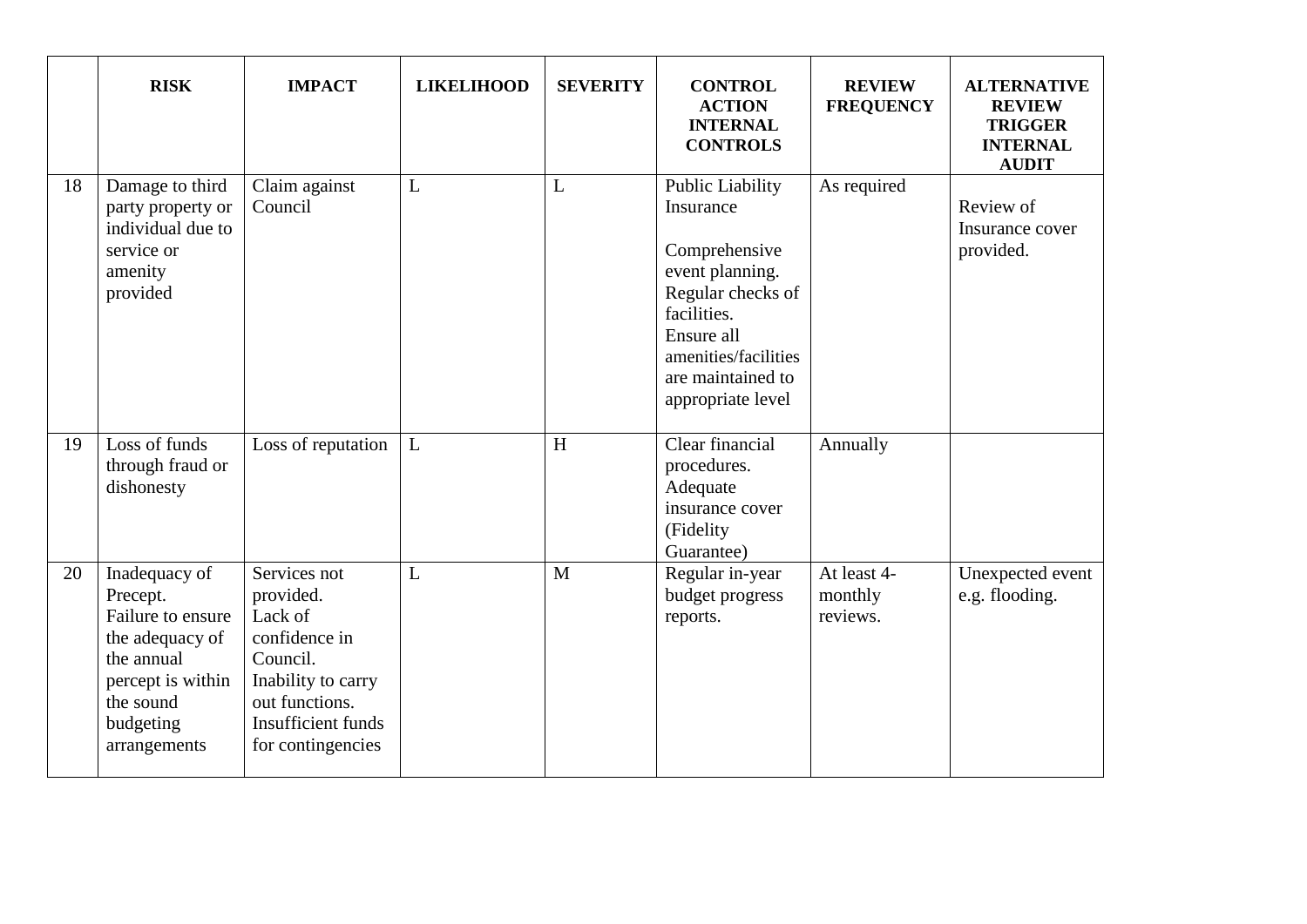|    | <b>RISK</b>                                                                                                                                                                              | <b>IMPACT</b>                                                                                             | <b>LIKELIHOOD</b> | <b>SEVERITY</b> | <b>CONTROL</b><br><b>ACTION</b><br><b>INTERNAL</b><br><b>CONTROLS</b>                                                                                                                                               | <b>REVIEW</b><br><b>FREQUENCY</b> | <b>ALTERNATIVE</b><br><b>REVIEW</b><br><b>TRIGGER</b><br><b>INTERNAL</b><br><b>AUDIT</b>                                |
|----|------------------------------------------------------------------------------------------------------------------------------------------------------------------------------------------|-----------------------------------------------------------------------------------------------------------|-------------------|-----------------|---------------------------------------------------------------------------------------------------------------------------------------------------------------------------------------------------------------------|-----------------------------------|-------------------------------------------------------------------------------------------------------------------------|
| 21 | Problems due to<br>borrowing or<br>lending.<br>Failure to<br>provide<br>sufficient<br>banking<br>arrangements,<br>including<br>borrowing or<br>lending.                                  | Inability of<br>Council to repay a<br>loan                                                                | L                 | L               | Include in annual<br>budget.<br><b>Clear Standing</b><br>Orders<br>Prepare & adopt<br>codes of practice<br>prior to taking out<br>a loan.                                                                           | Review as<br>required             | Review of<br>internal controls<br>in place and their<br>documentation<br>Review of<br>minutes to ensure<br>legal powers |
| 22 | Failure to use<br>grants for<br>intended<br>purposes<br>Failure to ensure<br>the proper use of<br>funds granted to<br>local community<br>bodies under<br>specific power or<br>under S137 | Lack of funds for<br>project for which<br>grant was<br>intended<br>Investigation into<br>the use of funds | L                 | L               | Clear minutes.<br>Ensure funds<br>ring fenced.<br>Clear financial<br>procedures<br>Record clearly in<br>minutes.<br>Obtain signed<br>agreement from<br>organisation.<br>Maintain a<br>separate record<br>for $s137$ | Annually                          | Review of<br>minutes                                                                                                    |